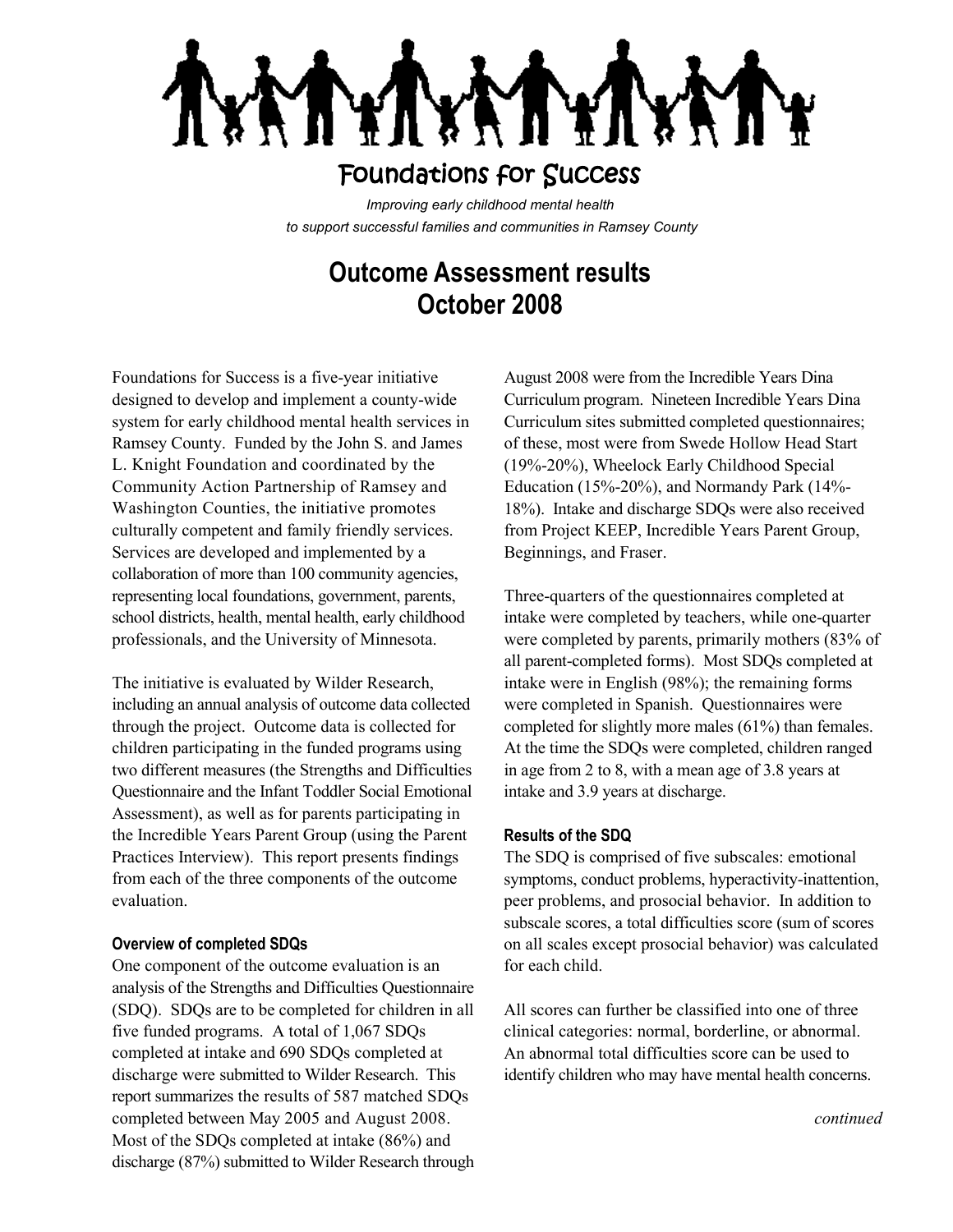Changes in scores from intake to discharge are based on individually matched cases (n=587). The major SDQ findings are as follows:

- Overall, children showed statistically significant improvements in all five domains of behavior assessed by the SDQ, including an improvement in their total difficulties score.
- Most children (51% to 83%) who were in the "normal" category on the subscales at intake maintained that status at discharge.
- Between 8 percent and 26 percent of children demonstrated clinical improvements from intake to discharge (i.e., they improved from "abnormal" to "normal" or "borderline", or from "borderline" to "normal").
- The largest clinical improvement was on the prosocial scale, in which 26 percent of children improved by at least one clinical category between intake and discharge.
- One-quarter of the children demonstrated improvement in their total difficulties scores, improving by at least one clinical category.
- Fifty-nine percent of children's total difficulties scores were "normal" at intake, compared to 73 percent at discharge.
- Parents and teachers reported that fewer children had difficulties with emotions, concentration, behavior, or getting along with others at discharge (45%) compared to intake (58%).

#### **Overview of completed ITSEAs**

A second component of the outcome evaluation involves the Infant Toddler Social Emotional Assessment (ITSEA), which is administered to parents of children ages birth to 3 at intake, every six months following intake, and at discharge. The ITSEA is used by the Beginning's Infant-Toddler Home Visiting program only. This report summarizes the results of 20 matched ITSEAs (intake and most recent posttest) completed between September 2005 and August 2008.

Of these 20 children, English was at least one of the primary languages spoken at home for every family (100%). Most of the children were male (85%), and they represented diverse racial and ethnic groups,

including Caucasian (30%), Multi-racial (30%), African American (28%), Hispanic (4%), Native American (4%), and African born (2%). Children's mean age at intake was 27 months, and 36 months at discharge.

#### **Results of the ITSEA**

The ITSEA is comprised of four domains of behavior: externalizing problems, internalizing problems, dysregulation, and competence, each of which includes 3 to 6 subscales. Scores identified as being "of concern" identify children who are at risk for delayed, deficient, or deviant behavior relative to their same age and sex peers in their development of the capacity to regulate behaviors and emotions, and their development of social-emotional competencies.

Changes in scores from intake to discharge are based on individually matched cases (n=8-20, depending on the subscale). The major ITSEA findings are as follows:

- There was no significant change in children's scores from intake to most recent posttest in any domain with the exception of competence, which declined over time and fell into the "of concern" range at discharge. It should be noted that the finding is based on a small N and may be due to an increased awareness among parents, following their child's participation in the program, of what actually constitutes socially appropriate, "competent" behavior.
- Children's average scores on the externalizing domain fell into the "clinical" range at both intake and discharge, while scores on the dysregulation domain were in the "of concern" range at both intake and discharge.
- $\blacksquare$  Most children (88%) had at least three subscale scores that fell into the "of concern" range, which is indicative of emotional and/or behavioral difficulties in these children.
- About one-quarter of children moved out of the "of concern" range by their most recent posttest on the internalizing domain.
- Parental concern about their child's behavior, emotions, or relationships significantly decreased between pretest and posttest.